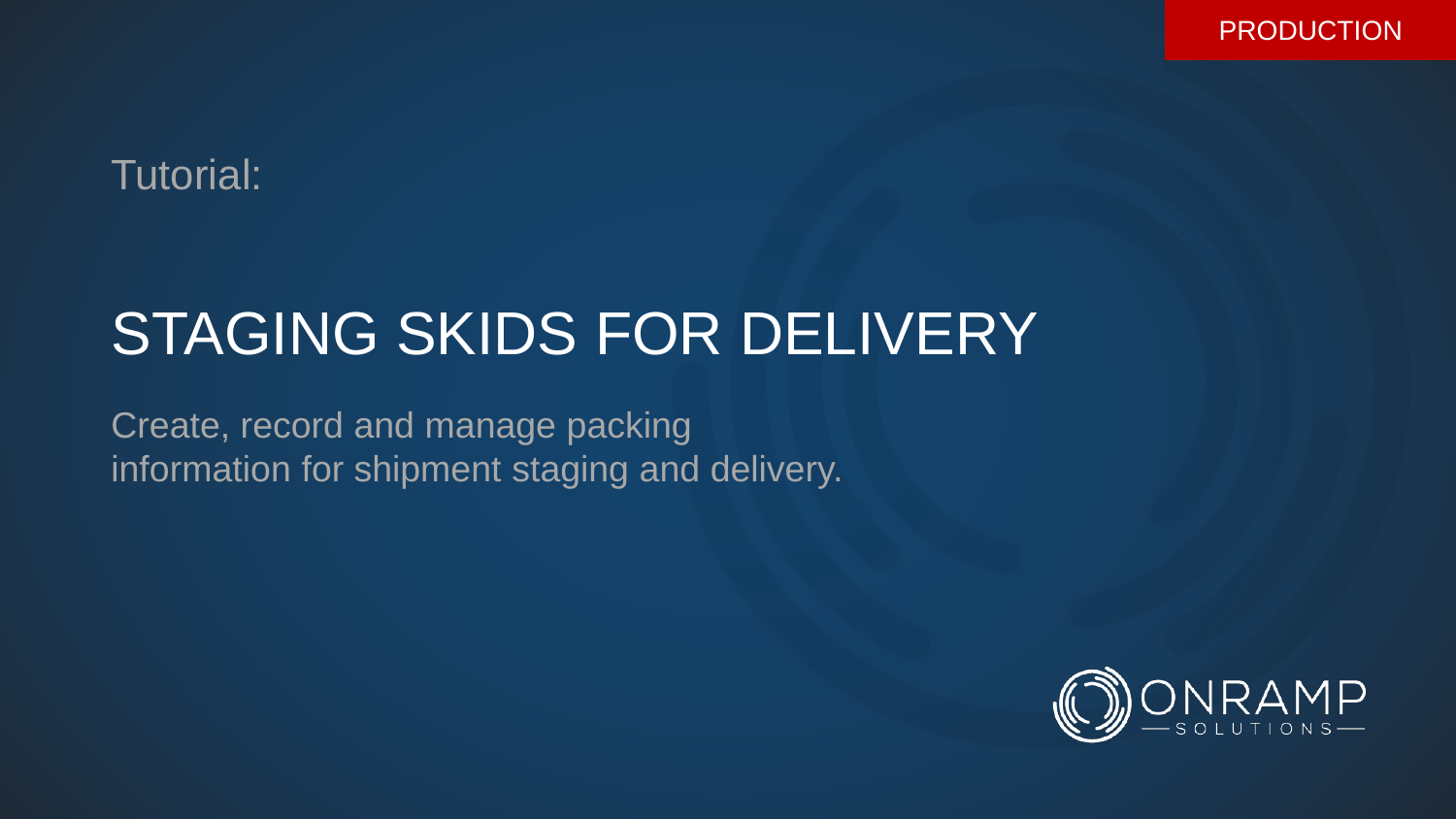### **Contents**

| Intro                                               | 3              |
|-----------------------------------------------------|----------------|
| Task 1: Generating the staging list                 | 4              |
| Task 2: Adding a palette to be staged               | 5              |
| Task 3: Creating the staging pallet                 | 6              |
| Task 4: Pack to Pallet                              | $\overline{7}$ |
| Task 5: Splitting delivery into multiple containers | 8              |
| Task 6: Pack Staged Shipment                        | 9              |
| Task 7: Pack to Pallet                              | 10             |
| <b>Task 8: Finalize Customer Shipment</b>           | 11             |
| <b>Task 9: Reviewing Shipment Documents</b>         | 12             |

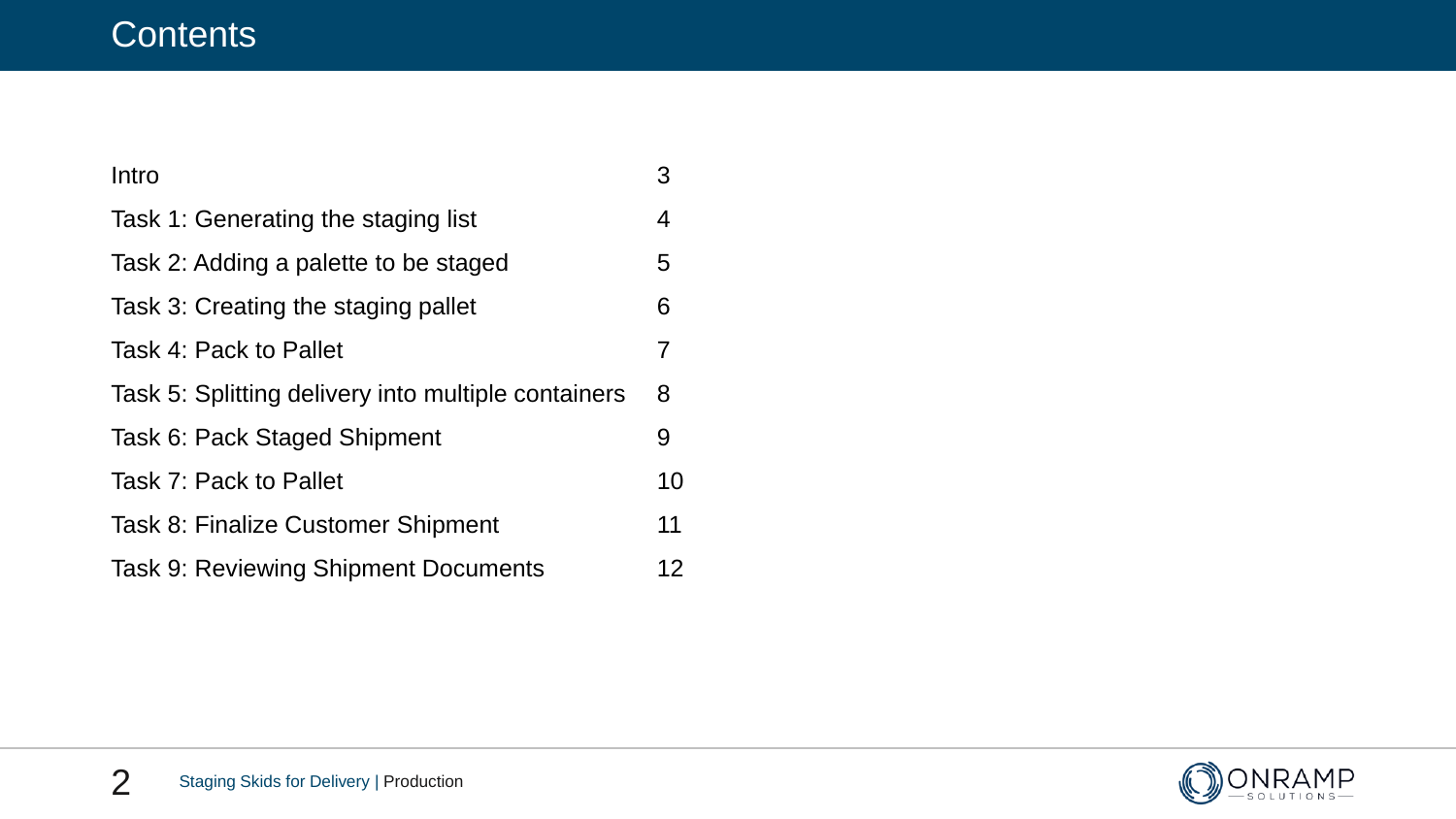Shipment staging tracking provides greater visibility, accountability and accuracy to better manage customer shipments and inventory levels.

OnRamp enables users to record and manage packing information for shipment staging prior to delivery.



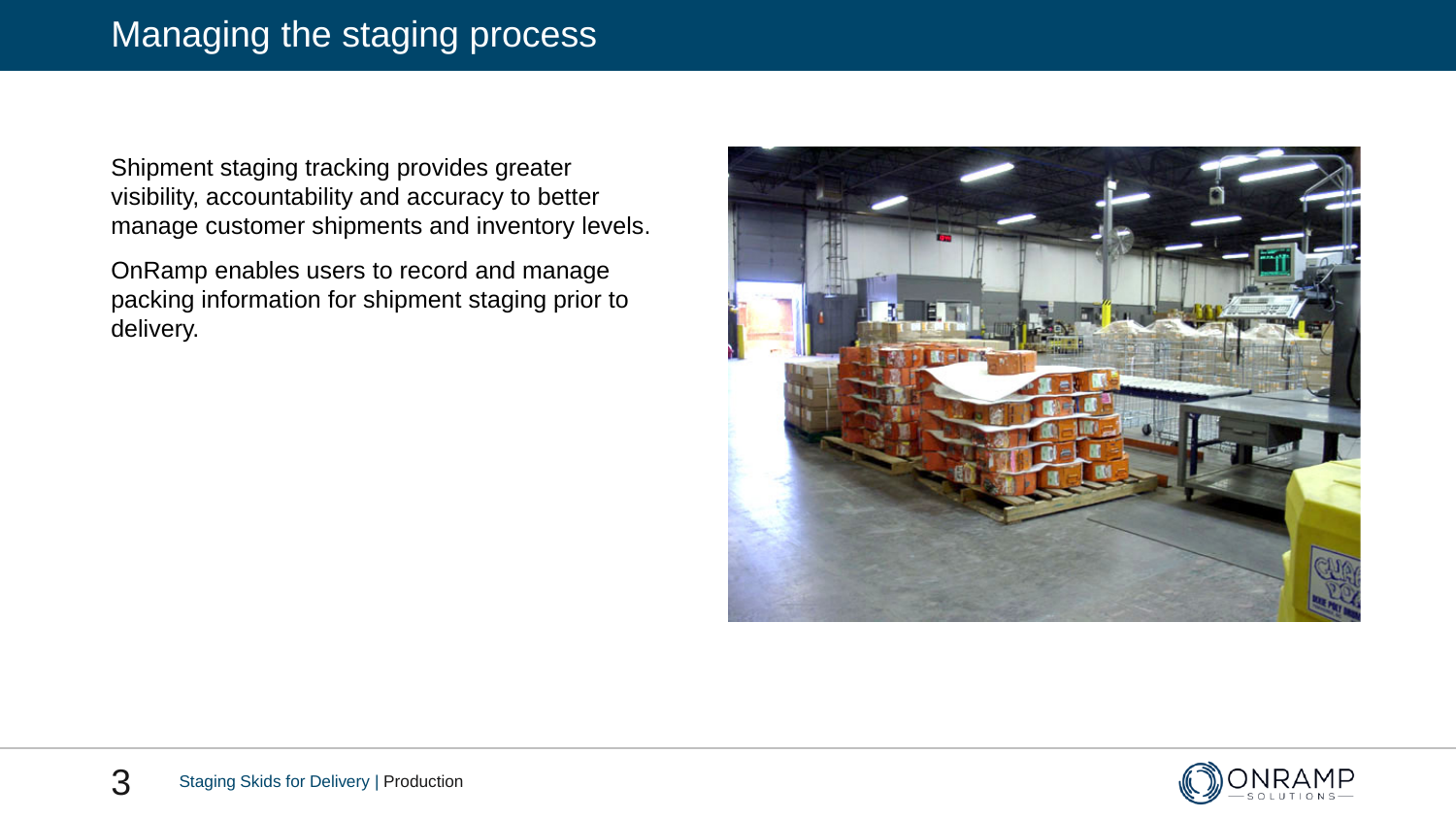### Task 1: Generating the staging list

#### Open the **Generate Stage List [S2273]** Screen.

1. Enter the amount of days forward you need in the **Days Forward** field.

2

- 2. Select the customer from the **Customer Filter**  drop down menu. Use additional filter if needed
- 3. Click on the part you want to print out a pick sheets for. Click the **Edit** button in the bottom menu.
- 4. Click on the green **Print** field to select the part.
- 5. Click the **OK** button. (*Repeat steps 4, 5 and 6 to add additional parts.* )
- 6. When complete, click the **Print Selected** button.

The staging pick sheets for all the parts will now be printed out.

|                                           |                      |                              |               |                                    |          |           |          |         |                | $\Sigma$ |
|-------------------------------------------|----------------------|------------------------------|---------------|------------------------------------|----------|-----------|----------|---------|----------------|----------|
| Generate Stage List .                     |                      |                              |               |                                    |          |           |          |         |                |          |
| **Days Forward:                           | $\overline{5}$       | $\blacklozenge$              |               |                                    |          |           |          |         | Refresh List   |          |
| Customer Filter: MAGNEW SHIP              |                      | Magna Mirrors (Newaygo ship) |               |                                    |          |           |          |         |                |          |
| Sales Order Filter: MAGMIR                |                      | $\blacksquare$ MAGMIR        |               |                                    |          |           |          |         | Unselect All   |          |
| Release Filter: <all></all>               | $\blacktriangledown$ |                              |               |                                    |          |           |          |         | Select All     |          |
| Schedule Type: <all></all>                |                      | Select All Records           |               |                                    |          |           |          |         |                |          |
| $0$ $\blacksquare$ No<br>Show Printed:    |                      |                              |               |                                    |          |           |          |         | Print Selected |          |
|                                           |                      |                              |               |                                    |          |           |          |         |                |          |
|                                           |                      |                              |               | <b>SUGGESTED STAGING PART LIST</b> |          |           |          |         |                |          |
| Sales Order                               |                      | Line Part No.                | Release       | Due Date                           | SO Qty.  | Inv. Qty. | Comments | Printed | Print?         |          |
| <b>MAGMIR</b>                             |                      | 23 771799                    |               | 12/16/2016                         | 224.00   | 784.00    |          |         | $\mathsf X$    |          |
| <b>MAGMIR</b>                             |                      | 31 772971                    |               | 12/16/2016                         | 1,140.00 | 2,508.00  |          |         | X              |          |
| <b>MAGMIR</b><br>$\vert \mathbf{v} \vert$ |                      | ᅬ<br>30 772970               |               | $12/16/2016$   1,368.00   2,964.00 |          |           |          |         | ᆓ              |          |
|                                           |                      |                              |               |                                    |          |           |          |         |                |          |
| Fi for Help                               |                      | Edit                         |               |                                    |          |           |          |         |                |          |
|                                           |                      |                              | <b>Browse</b> | Add                                | Delete   | ОK        |          | Cancel  | <b>Print</b>   | Exit     |

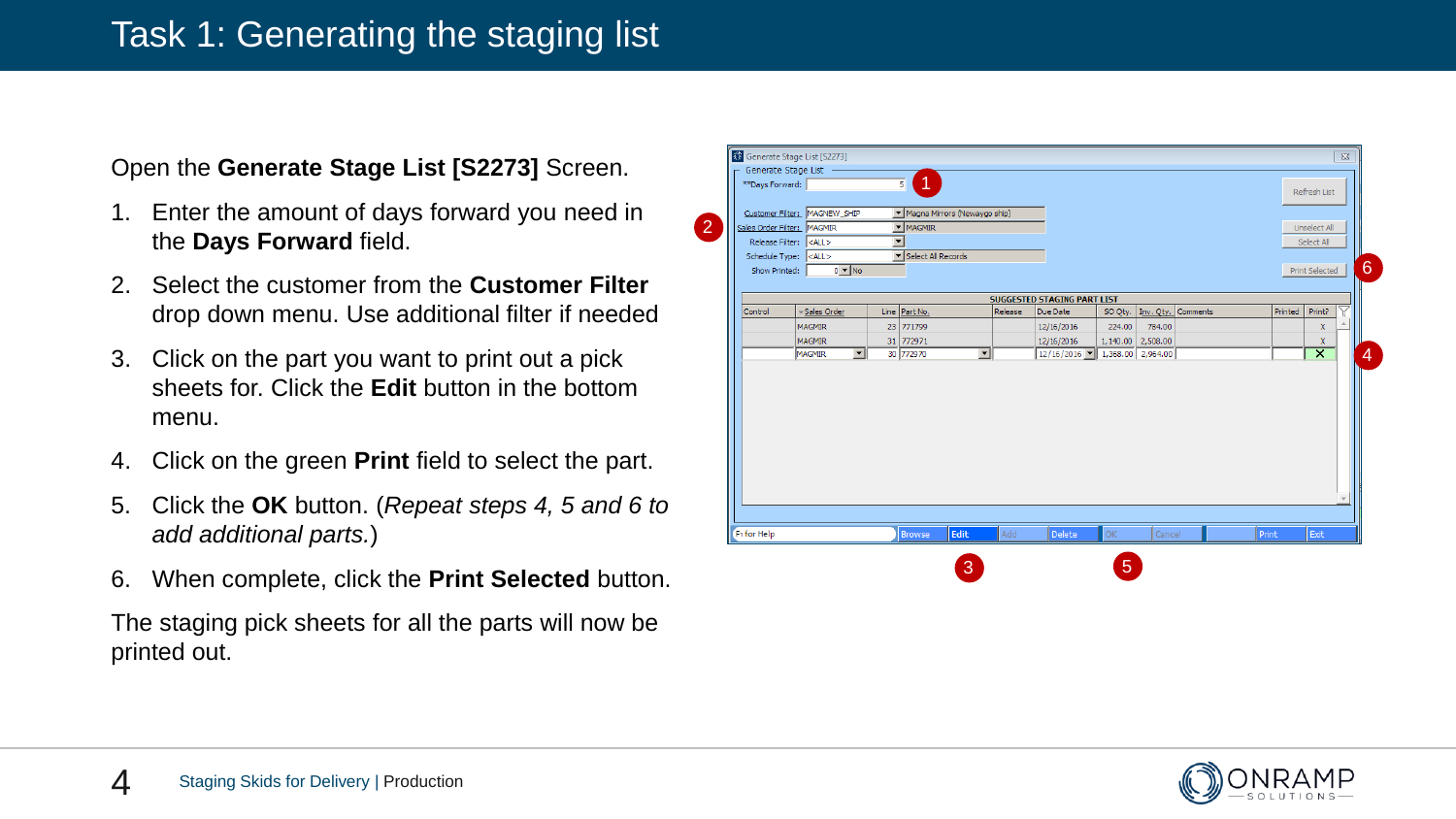### Task 2: Adding a palette to be staged

#### Open the **Manage Staged Containers by Serial [S2803]** Screen.

- 1. Click on the **Create Staging Pallet** frame.
- 2. Select the customer from the **Ship To** drop down menu.
- 3. Click on the **Add Pallet** button. The remaining fields will be loaded with additional information.

| $\overline{\mathbb{Z}}$<br>Manage Staged Containers By Serial [S2803]<br>Create Staged Pallet<br>Pack To Pallet (Barcode)<br>3<br>$\vert \cdot \vert$<br>Container Barcode:<br>Control ID:<br>$\overline{2}$<br>Magna Mirrors (Newaygo ship)<br>Ship To: MAGNEW SHIP<br>Remaining Qty:<br>Sched. Type:<br>— ≖l<br>$\overline{\phantom{a}}$<br>** Staged Pallet ID: ST39<br>Dels e Pallet<br><b>Add Pallet</b><br>Total Qty:<br><b>Print Pallet Sheet</b><br>Use Std. Cont Qty?:<br>Std. Cont. Qty:<br>No<br>$\blacktriangleright$ STAGED<br>**Current Location: STAGED<br>$\overline{\phantom{a}}$<br>Container Type:<br>**Container Type: PLT<br>V WOOD PALLET<br>$\vert \textbf{v} \vert$<br>Current Sched. Type:<br>$\vert \cdot \vert$<br>Serial No.:<br>Pulled From/WO:<br>Created By: dbardsley<br>$\mathbf{r}$<br>Created On: 1/16/2017 4:11:16 PM<br>Quantity Pulled:<br>Stage<br>Location:<br>Pallet Contents<br><b>Structure</b><br><b>LABEL PROFILES</b><br>Label<br>Description<br>$-Type$<br>Package<br>SO Line<br>Quantity<br>Type<br>Sales Order<br>SO Type<br>Component ID<br>Label Multiplier:<br>Print Selected Label<br>Unstage Selected<br>Print All Labels<br>Fi for Help<br><b>Browse</b><br>Edit<br>Cancel | z |  |  |     |        |    |  |       |      |
|-----------------------------------------------------------------------------------------------------------------------------------------------------------------------------------------------------------------------------------------------------------------------------------------------------------------------------------------------------------------------------------------------------------------------------------------------------------------------------------------------------------------------------------------------------------------------------------------------------------------------------------------------------------------------------------------------------------------------------------------------------------------------------------------------------------------------------------------------------------------------------------------------------------------------------------------------------------------------------------------------------------------------------------------------------------------------------------------------------------------------------------------------------------------------------------------------------------------------------------|---|--|--|-----|--------|----|--|-------|------|
|                                                                                                                                                                                                                                                                                                                                                                                                                                                                                                                                                                                                                                                                                                                                                                                                                                                                                                                                                                                                                                                                                                                                                                                                                                   |   |  |  |     |        |    |  |       |      |
|                                                                                                                                                                                                                                                                                                                                                                                                                                                                                                                                                                                                                                                                                                                                                                                                                                                                                                                                                                                                                                                                                                                                                                                                                                   |   |  |  |     |        |    |  |       |      |
|                                                                                                                                                                                                                                                                                                                                                                                                                                                                                                                                                                                                                                                                                                                                                                                                                                                                                                                                                                                                                                                                                                                                                                                                                                   |   |  |  |     |        |    |  |       |      |
|                                                                                                                                                                                                                                                                                                                                                                                                                                                                                                                                                                                                                                                                                                                                                                                                                                                                                                                                                                                                                                                                                                                                                                                                                                   |   |  |  |     |        |    |  |       |      |
|                                                                                                                                                                                                                                                                                                                                                                                                                                                                                                                                                                                                                                                                                                                                                                                                                                                                                                                                                                                                                                                                                                                                                                                                                                   |   |  |  |     |        |    |  |       |      |
|                                                                                                                                                                                                                                                                                                                                                                                                                                                                                                                                                                                                                                                                                                                                                                                                                                                                                                                                                                                                                                                                                                                                                                                                                                   |   |  |  |     |        |    |  |       |      |
|                                                                                                                                                                                                                                                                                                                                                                                                                                                                                                                                                                                                                                                                                                                                                                                                                                                                                                                                                                                                                                                                                                                                                                                                                                   |   |  |  |     |        |    |  |       |      |
|                                                                                                                                                                                                                                                                                                                                                                                                                                                                                                                                                                                                                                                                                                                                                                                                                                                                                                                                                                                                                                                                                                                                                                                                                                   |   |  |  |     |        |    |  |       |      |
|                                                                                                                                                                                                                                                                                                                                                                                                                                                                                                                                                                                                                                                                                                                                                                                                                                                                                                                                                                                                                                                                                                                                                                                                                                   |   |  |  |     |        |    |  |       |      |
|                                                                                                                                                                                                                                                                                                                                                                                                                                                                                                                                                                                                                                                                                                                                                                                                                                                                                                                                                                                                                                                                                                                                                                                                                                   |   |  |  |     |        |    |  |       |      |
|                                                                                                                                                                                                                                                                                                                                                                                                                                                                                                                                                                                                                                                                                                                                                                                                                                                                                                                                                                                                                                                                                                                                                                                                                                   |   |  |  |     |        |    |  |       |      |
|                                                                                                                                                                                                                                                                                                                                                                                                                                                                                                                                                                                                                                                                                                                                                                                                                                                                                                                                                                                                                                                                                                                                                                                                                                   |   |  |  |     |        |    |  |       |      |
|                                                                                                                                                                                                                                                                                                                                                                                                                                                                                                                                                                                                                                                                                                                                                                                                                                                                                                                                                                                                                                                                                                                                                                                                                                   |   |  |  |     |        |    |  |       |      |
|                                                                                                                                                                                                                                                                                                                                                                                                                                                                                                                                                                                                                                                                                                                                                                                                                                                                                                                                                                                                                                                                                                                                                                                                                                   |   |  |  |     |        |    |  |       |      |
|                                                                                                                                                                                                                                                                                                                                                                                                                                                                                                                                                                                                                                                                                                                                                                                                                                                                                                                                                                                                                                                                                                                                                                                                                                   |   |  |  |     |        |    |  |       |      |
|                                                                                                                                                                                                                                                                                                                                                                                                                                                                                                                                                                                                                                                                                                                                                                                                                                                                                                                                                                                                                                                                                                                                                                                                                                   |   |  |  |     |        |    |  |       |      |
|                                                                                                                                                                                                                                                                                                                                                                                                                                                                                                                                                                                                                                                                                                                                                                                                                                                                                                                                                                                                                                                                                                                                                                                                                                   |   |  |  |     |        |    |  |       |      |
|                                                                                                                                                                                                                                                                                                                                                                                                                                                                                                                                                                                                                                                                                                                                                                                                                                                                                                                                                                                                                                                                                                                                                                                                                                   |   |  |  |     |        |    |  |       |      |
|                                                                                                                                                                                                                                                                                                                                                                                                                                                                                                                                                                                                                                                                                                                                                                                                                                                                                                                                                                                                                                                                                                                                                                                                                                   |   |  |  |     |        |    |  |       |      |
|                                                                                                                                                                                                                                                                                                                                                                                                                                                                                                                                                                                                                                                                                                                                                                                                                                                                                                                                                                                                                                                                                                                                                                                                                                   |   |  |  |     |        |    |  |       |      |
|                                                                                                                                                                                                                                                                                                                                                                                                                                                                                                                                                                                                                                                                                                                                                                                                                                                                                                                                                                                                                                                                                                                                                                                                                                   |   |  |  |     |        |    |  |       |      |
|                                                                                                                                                                                                                                                                                                                                                                                                                                                                                                                                                                                                                                                                                                                                                                                                                                                                                                                                                                                                                                                                                                                                                                                                                                   |   |  |  |     |        |    |  |       |      |
|                                                                                                                                                                                                                                                                                                                                                                                                                                                                                                                                                                                                                                                                                                                                                                                                                                                                                                                                                                                                                                                                                                                                                                                                                                   |   |  |  |     |        |    |  |       |      |
|                                                                                                                                                                                                                                                                                                                                                                                                                                                                                                                                                                                                                                                                                                                                                                                                                                                                                                                                                                                                                                                                                                                                                                                                                                   |   |  |  |     |        |    |  |       |      |
|                                                                                                                                                                                                                                                                                                                                                                                                                                                                                                                                                                                                                                                                                                                                                                                                                                                                                                                                                                                                                                                                                                                                                                                                                                   |   |  |  |     |        |    |  |       |      |
|                                                                                                                                                                                                                                                                                                                                                                                                                                                                                                                                                                                                                                                                                                                                                                                                                                                                                                                                                                                                                                                                                                                                                                                                                                   |   |  |  |     |        |    |  |       |      |
|                                                                                                                                                                                                                                                                                                                                                                                                                                                                                                                                                                                                                                                                                                                                                                                                                                                                                                                                                                                                                                                                                                                                                                                                                                   |   |  |  |     |        |    |  |       |      |
|                                                                                                                                                                                                                                                                                                                                                                                                                                                                                                                                                                                                                                                                                                                                                                                                                                                                                                                                                                                                                                                                                                                                                                                                                                   |   |  |  |     |        |    |  |       |      |
|                                                                                                                                                                                                                                                                                                                                                                                                                                                                                                                                                                                                                                                                                                                                                                                                                                                                                                                                                                                                                                                                                                                                                                                                                                   |   |  |  |     |        |    |  |       |      |
|                                                                                                                                                                                                                                                                                                                                                                                                                                                                                                                                                                                                                                                                                                                                                                                                                                                                                                                                                                                                                                                                                                                                                                                                                                   |   |  |  |     |        |    |  |       |      |
|                                                                                                                                                                                                                                                                                                                                                                                                                                                                                                                                                                                                                                                                                                                                                                                                                                                                                                                                                                                                                                                                                                                                                                                                                                   |   |  |  |     |        |    |  |       |      |
|                                                                                                                                                                                                                                                                                                                                                                                                                                                                                                                                                                                                                                                                                                                                                                                                                                                                                                                                                                                                                                                                                                                                                                                                                                   |   |  |  | Add | Delete | OК |  | Print | Exit |

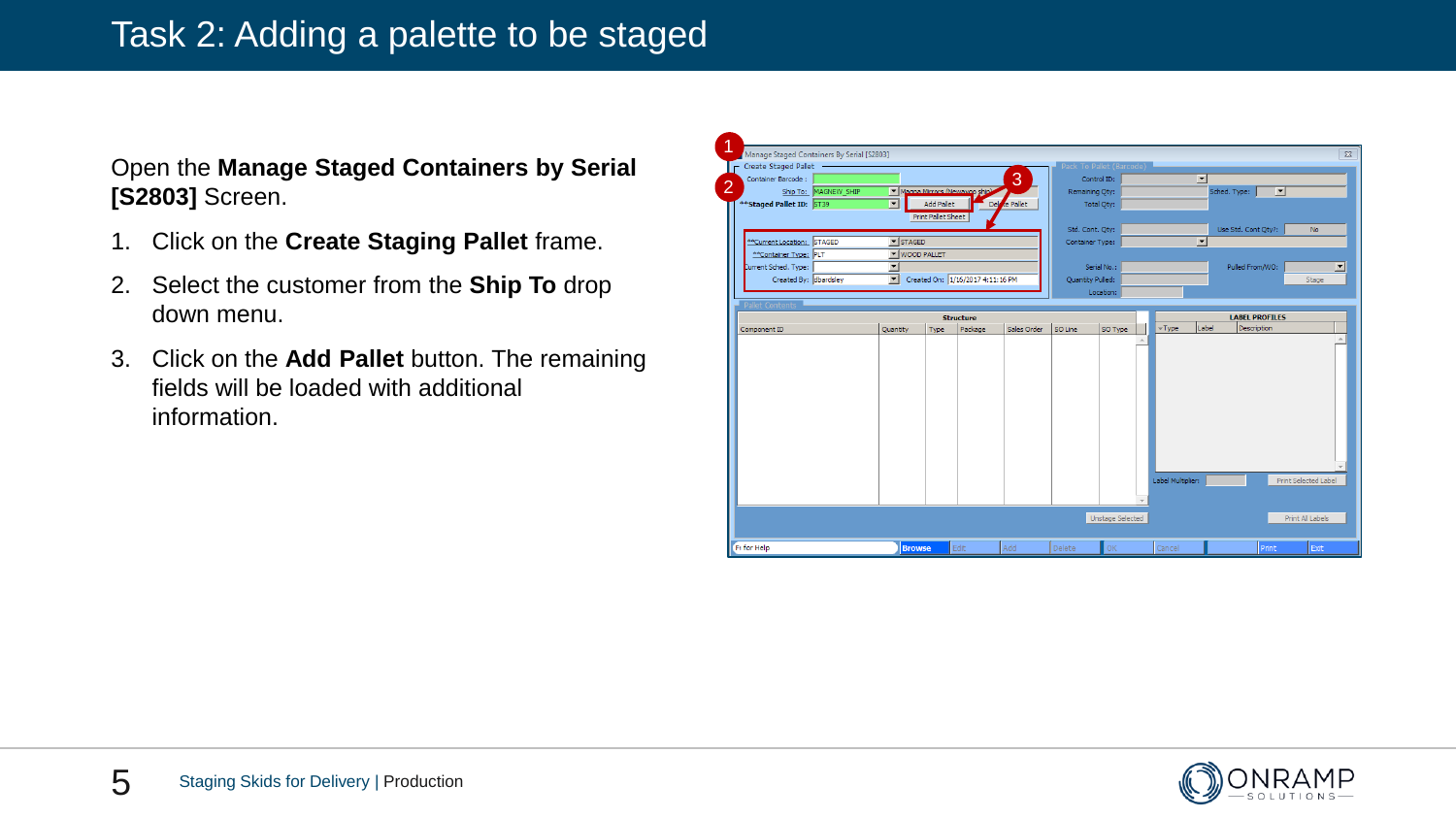### Task 3: Creating the staging pallet

- 4. Click on the **Pack To Palette (Barcode)**  screen.
- 5. Click in the **Control ID** field and use your bar code scanner to scan a part from the **Staging Pick Sheet** that was printed out. You can also select the part form the drop down menu.

The fields with the container information will be loaded with the details from the **Sales Order**  upon selection.



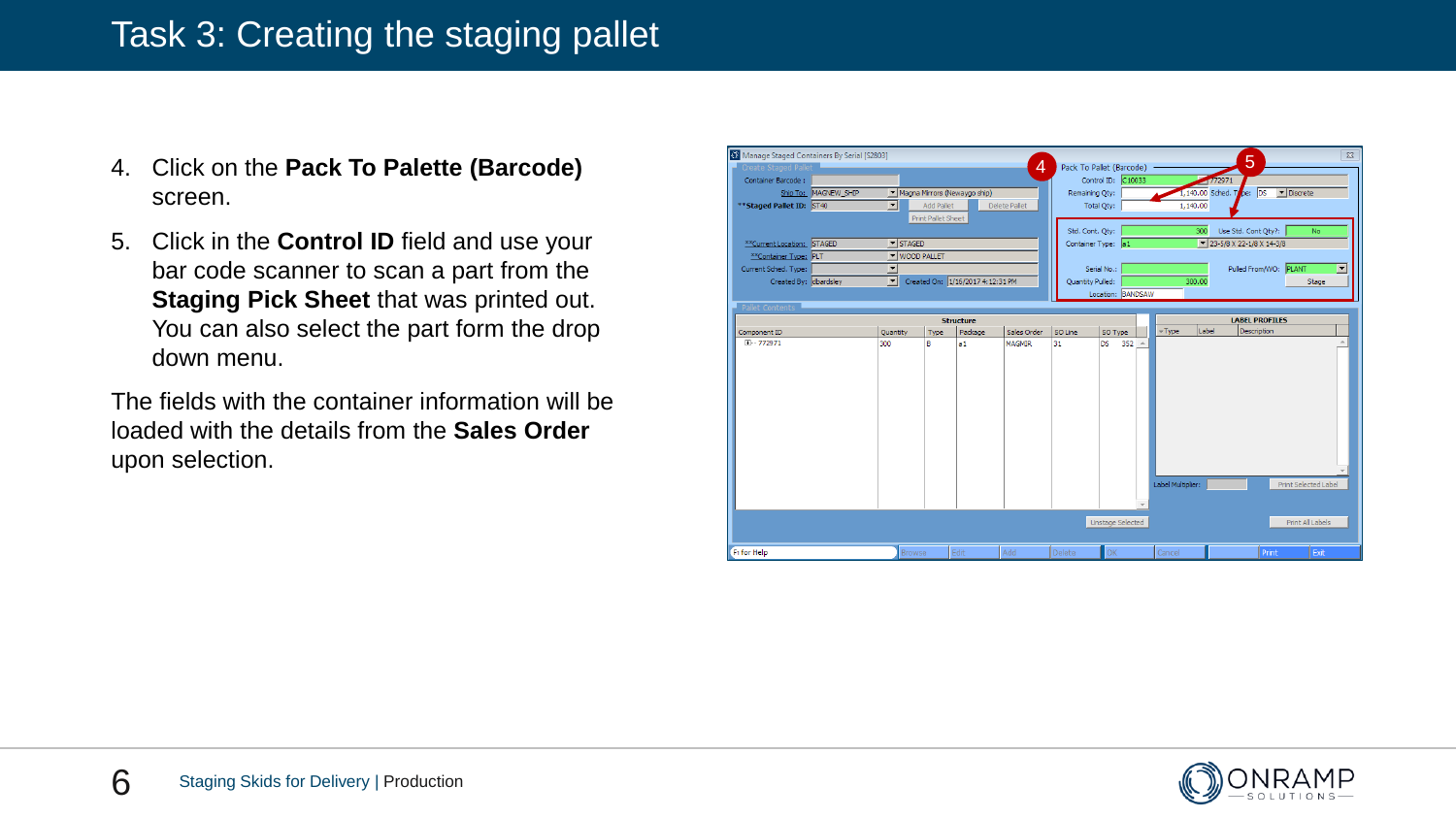If no additional packing information has loaded, manually enter the container quantity and type.

- 6. Enter the container quantity into the **Std. Cont. Qty** field.
- 7. Click in the **Serial No.** field and use your scanner to scan the part or select the part location from the **Pulled From/WO** drop down menu.
- 8. Enter the **Quantity Pulled** from the location.
- 9. Click the **Stage** button. The **Pallet Contents**  frame will be loaded with the packaging details.



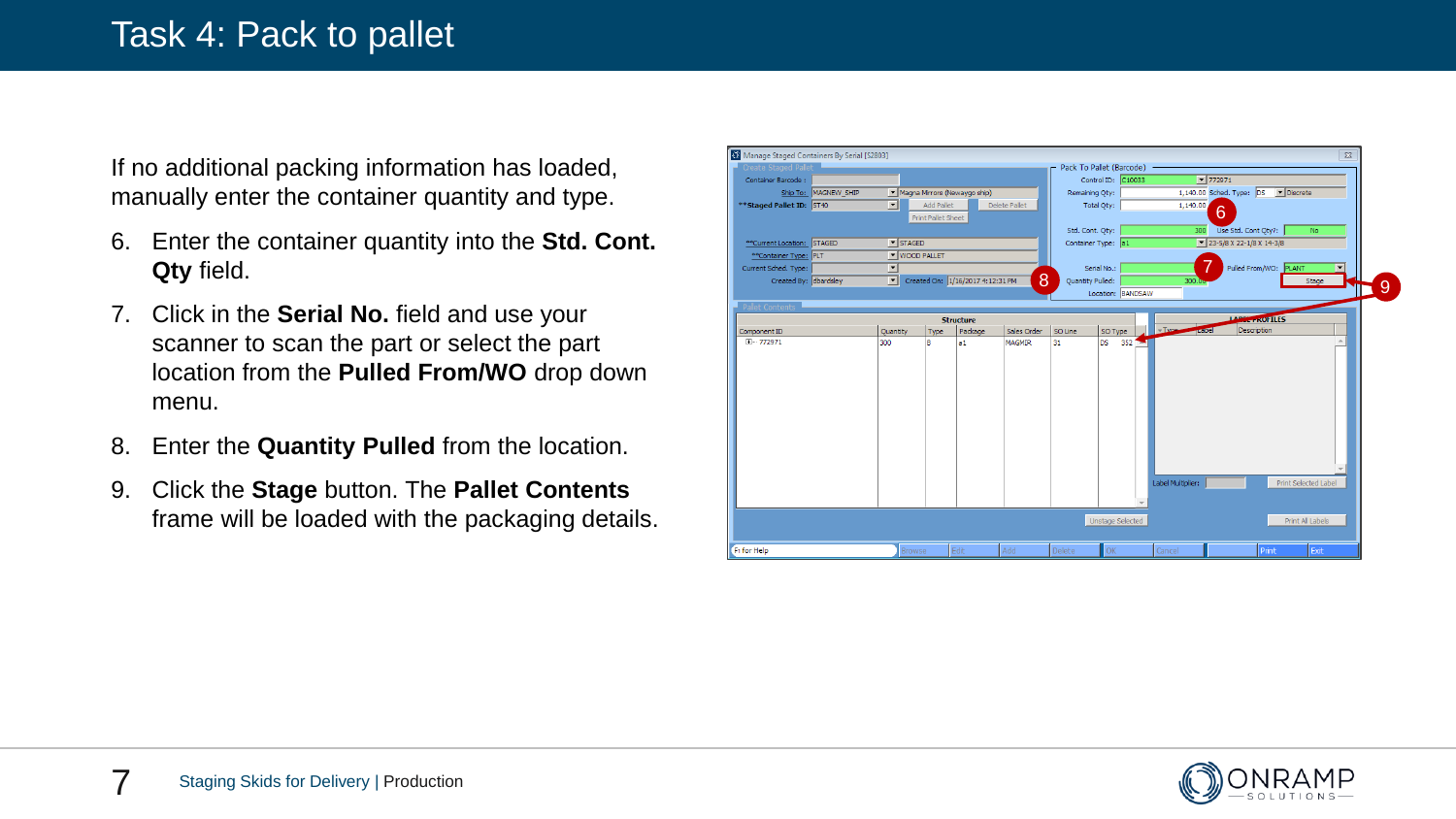### Task 5: Splitting delivery into multiple containers

You can also change the standard container quantity by splitting it into different container sizes.

- 1. Enter the amount you want in each container in the **Std. Cont. Qty** field.
- 2. Change the **Use Std. Cont. Qty** value from No to **Yes**.
- 3. Select the **Container Type** from the drop down menu.
- 4. Click in the **Serial No.** field and use your scanner to scan the part or select the part location from the **Pulled From/WO** drop down menu.
- 5. Click the **Stage** button. The total quantity pulled will be split into multiple containers.



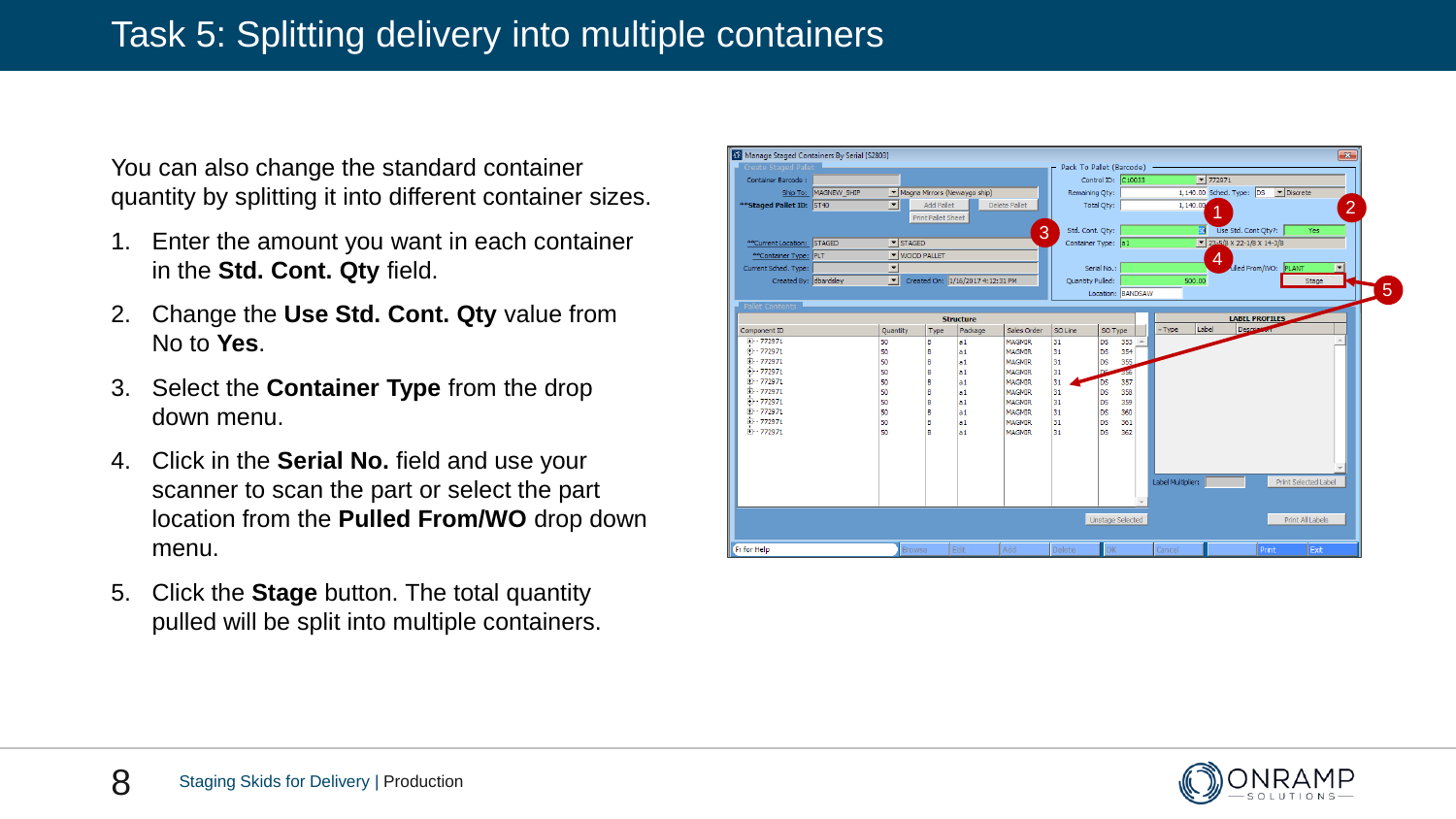### Task 6: Selecting a shipper

Open the **Pack Staged Shipment [S2276]**  screen.

- 1. Click on the **Create Shipment Header** frame.
- 2. Select the customer from the **Ship To** drop down menu.
- 3. Click on the Create **Shipper** button.

| 1<br>Pack Staged Shipment [S2276]<br>$\overline{2}$  |                                     |                     |                                 |                                           |                           |                        | $\overline{\mathbb{Z}}$ |
|------------------------------------------------------|-------------------------------------|---------------------|---------------------------------|-------------------------------------------|---------------------------|------------------------|-------------------------|
| Create Shipment Header                               |                                     |                     | Add Empty Container to Shipment |                                           |                           |                        |                         |
| Ship To: MAGNEW SHIP<br>Magna Mirrors (Newaygo ship) |                                     | Create Shipper      | Container Type:                 |                                           | $\overline{ }$            |                        |                         |
| $\overline{\phantom{a}}$<br>Shipper:                 |                                     | 3<br>Remove Shipper | Parent:                         |                                           | $\overline{\phantom{1}}$  |                        |                         |
|                                                      |                                     |                     | Last Container Added:           |                                           |                           | Add Container          |                         |
| Pack Shipment                                        |                                     |                     |                                 |                                           |                           |                        |                         |
| Include Staging Area:                                |                                     |                     |                                 |                                           | <b>SHIPMENT STRUCTURE</b> |                        |                         |
| Barcode Pack:                                        |                                     | Container/Part      |                                 | Quantity                                  | Package Type              | U of M.                |                         |
| <b>AVAILABLE CONTAINERS TO PACK</b>                  |                                     |                     |                                 |                                           |                           |                        | $\mathcal{A}$           |
| Container ID<br>Container Type                       | Location $\vert$ Pack $\rightarrow$ |                     |                                 |                                           |                           |                        |                         |
|                                                      |                                     |                     |                                 |                                           |                           |                        |                         |
|                                                      |                                     |                     |                                 |                                           |                           |                        |                         |
|                                                      |                                     |                     |                                 |                                           |                           |                        |                         |
|                                                      |                                     |                     |                                 |                                           |                           |                        |                         |
|                                                      |                                     |                     |                                 |                                           |                           |                        |                         |
|                                                      |                                     |                     |                                 |                                           |                           |                        |                         |
|                                                      |                                     |                     |                                 |                                           |                           |                        |                         |
| <b>CONTAINER CONTENTS</b>                            |                                     |                     |                                 |                                           |                           |                        |                         |
| Sales Orde SO Line<br>Part<br>Upda<br>Part Desc.     | Quantity                            |                     |                                 |                                           |                           |                        |                         |
|                                                      |                                     |                     |                                 |                                           |                           |                        |                         |
|                                                      |                                     |                     |                                 |                                           |                           |                        |                         |
|                                                      |                                     |                     |                                 |                                           |                           | <b>Unpack Selected</b> |                         |
|                                                      |                                     |                     |                                 |                                           |                           |                        |                         |
|                                                      |                                     |                     | <b>LABEL PROFILE</b><br>Label   |                                           |                           | Label Qty.:            |                         |
|                                                      |                                     | $-Type$<br>CONT     | OR_1006                         | Description<br>[MEGA] ML MAGNA MIRRORS 78 |                           |                        |                         |
|                                                      |                                     |                     |                                 |                                           |                           | Print Selected Label   |                         |
|                                                      |                                     | <b>CONT</b>         | OR_1031                         | [MEGA] MULTIPLE SKIDS FORM                |                           | Print All Labels       |                         |
|                                                      |                                     |                     |                                 |                                           |                           |                        |                         |
|                                                      |                                     |                     |                                 |                                           |                           | Print Shipment Summary |                         |
|                                                      |                                     |                     |                                 |                                           |                           |                        |                         |
| Edit<br>F1 for Help<br><b>Browse</b>                 | Add                                 | Delete              | ОK                              | Cancel                                    |                           | Exit<br>Print          |                         |

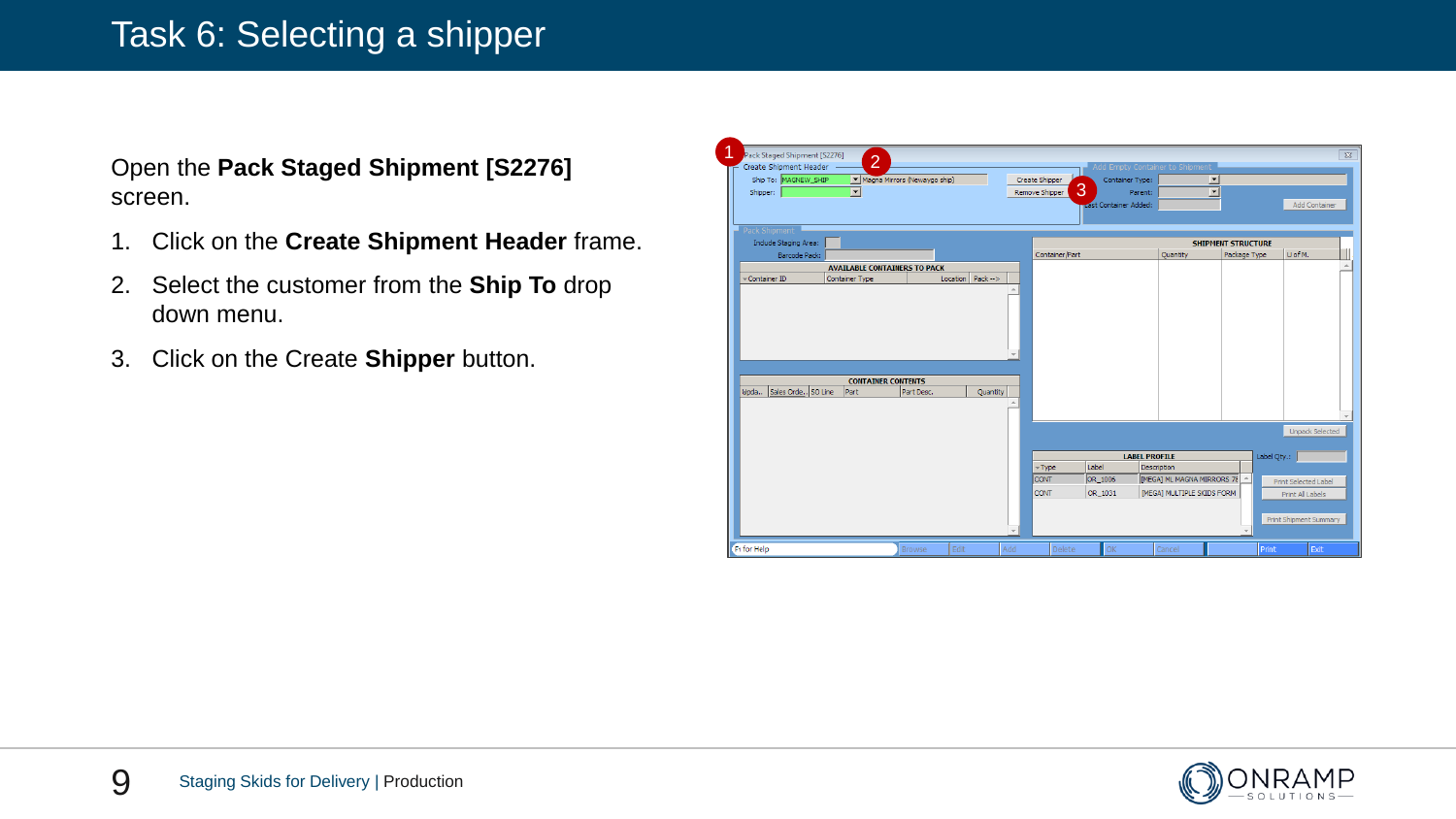### Task 7: Packing the shipment

- 4. Click on the **Pack Shipment** frame.
- 5. Click the **Include Staging Area** box to show the tick icon.
- 6. When you click on the **Include Staging Area**  box the **Available Containers to Pack** and **Container**
- 7. Contents details will be loaded with the packing information from the previous screens.
- 8. Click the **Pack button**. The **Shipment Structure** window will be loaded with the shipment information.



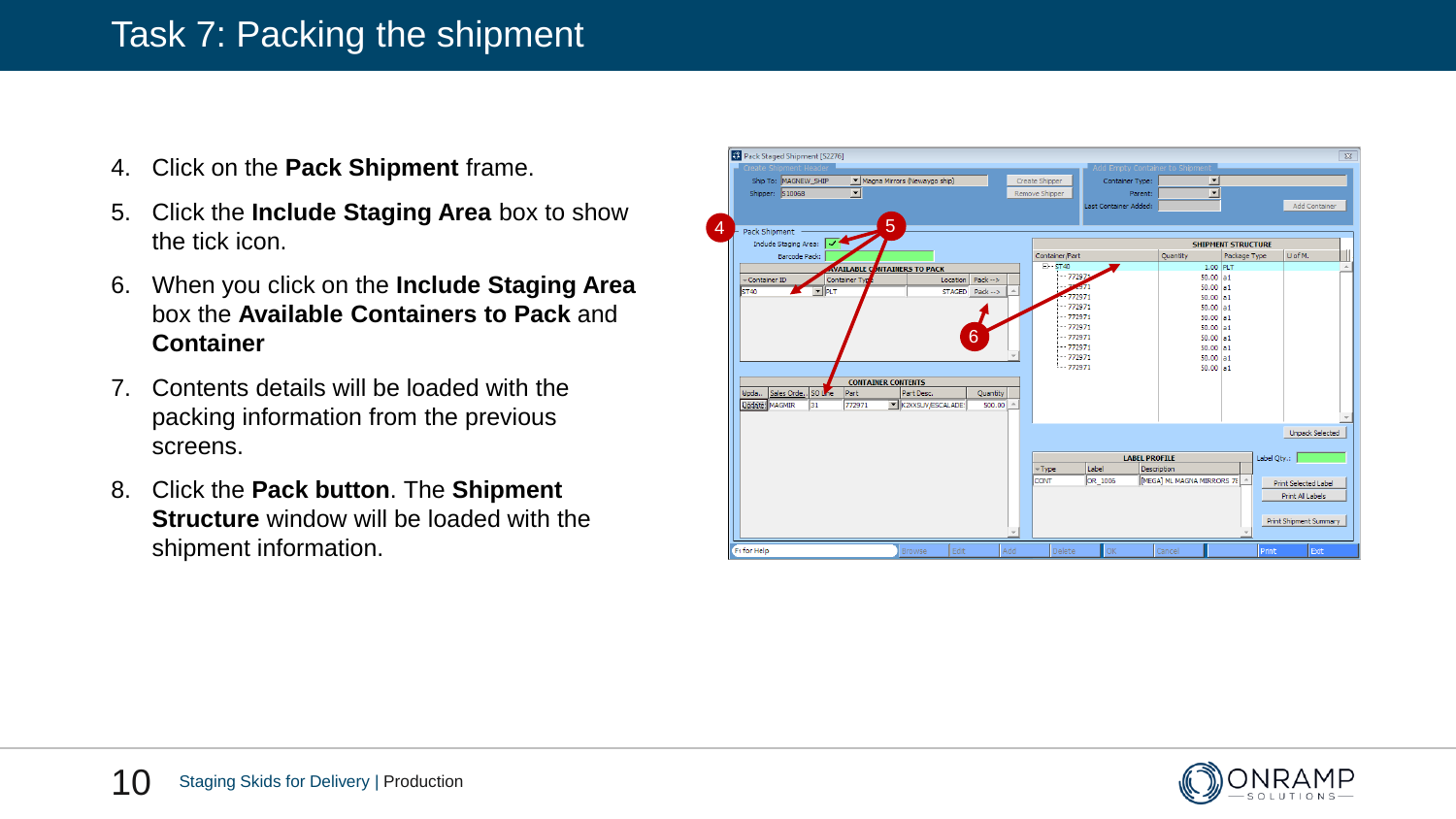Open the **Finalize Customer Shipment [S1276]**  screen.

- 1. Click on the **Finalize Customer Shipment**  frame.
- 2. Select the customers **Shipment ID** from the drop down menu.
- 3. Select your customers **Ship To** name from the drop down menu.
- 4. Select the **Carrier** from the drop down menu.
- 5. Click the **Finalize** Shipment button to finish.

| <b>E:</b> Finalize Customer Shipment [S1276]<br>$\Sigma$ |                      |                  |                               |                         |                  |                            |                         |    |                   |  |  |  |
|----------------------------------------------------------|----------------------|------------------|-------------------------------|-------------------------|------------------|----------------------------|-------------------------|----|-------------------|--|--|--|
| Finalize Customer Shipment                               |                      | $\overline{2}$   |                               |                         |                  |                            |                         |    |                   |  |  |  |
| ** Shipment ID: S10068                                   |                      |                  |                               |                         |                  |                            |                         |    |                   |  |  |  |
|                                                          | Ship To: MAGNEW SHIP |                  | 3<br>te Created: 01/17/2017   |                         |                  |                            | **Freight Charges: CC   |    | $\blacksquare$    |  |  |  |
| ZIP/Postal: 49337                                        |                      |                  |                               |                         |                  |                            |                         |    |                   |  |  |  |
|                                                          |                      |                  | Full Truck:                   |                         | <b>No</b>        |                            | Broker: N\A             |    |                   |  |  |  |
|                                                          | Carrier: COURTBEY    |                  | Tracking ID (Optional):       |                         |                  |                            | <b>Broker Charges:</b>  |    |                   |  |  |  |
| Trailer Number:                                          |                      |                  |                               |                         |                  |                            | Mode of Transport: Road |    |                   |  |  |  |
| Serial:                                                  |                      |                  | Part Weight (lbs):            |                         | 12.45            |                            | Containerized:          | No |                   |  |  |  |
| SCAC Code: NONE                                          |                      |                  | Package Weight (lbs):         |                         | 20.00            |                            | Place of Exit (Export): |    |                   |  |  |  |
| Send ASN:                                                |                      |                  | Total Weight (lbs):           |                         | 32.45            | No. of Packages (Export):  |                         |    |                   |  |  |  |
| Subtotal:                                                | 253.45               |                  |                               |                         |                  | Type of Packages (Export): |                         |    |                   |  |  |  |
|                                                          |                      |                  |                               |                         |                  |                            |                         |    |                   |  |  |  |
| Alternate Address:                                       |                      |                  |                               |                         |                  |                            |                         |    |                   |  |  |  |
| Inv Comments:                                            |                      |                  |                               |                         |                  |                            | Invoice BOL No.:        |    |                   |  |  |  |
| <b>BOL Comments:</b>                                     |                      |                  |                               |                         |                  |                            |                         |    |                   |  |  |  |
| PS Comments:                                             |                      |                  |                               |                         |                  |                            |                         |    |                   |  |  |  |
| CI Comments:                                             |                      |                  |                               |                         |                  |                            |                         |    |                   |  |  |  |
|                                                          |                      |                  |                               |                         |                  |                            |                         |    |                   |  |  |  |
|                                                          |                      |                  |                               | <b>SHIPMENT SUMMARY</b> |                  |                            |                         |    |                   |  |  |  |
| -Part Number                                             |                      | Part Description |                               |                         |                  |                            | Total Qty UM            |    |                   |  |  |  |
| 772971                                                   |                      |                  | K2XXSUV/ESCALADESAILGASKET-LH |                         | lАB<br>500.00 ea |                            |                         | ▼  |                   |  |  |  |
|                                                          |                      |                  |                               |                         |                  |                            |                         |    |                   |  |  |  |
|                                                          |                      |                  |                               |                         |                  |                            |                         |    | $\overline{5}$    |  |  |  |
|                                                          |                      |                  |                               |                         |                  |                            |                         |    |                   |  |  |  |
|                                                          |                      |                  |                               |                         | Print Alt Label  |                            | Preview                 |    | Finalize Shipment |  |  |  |